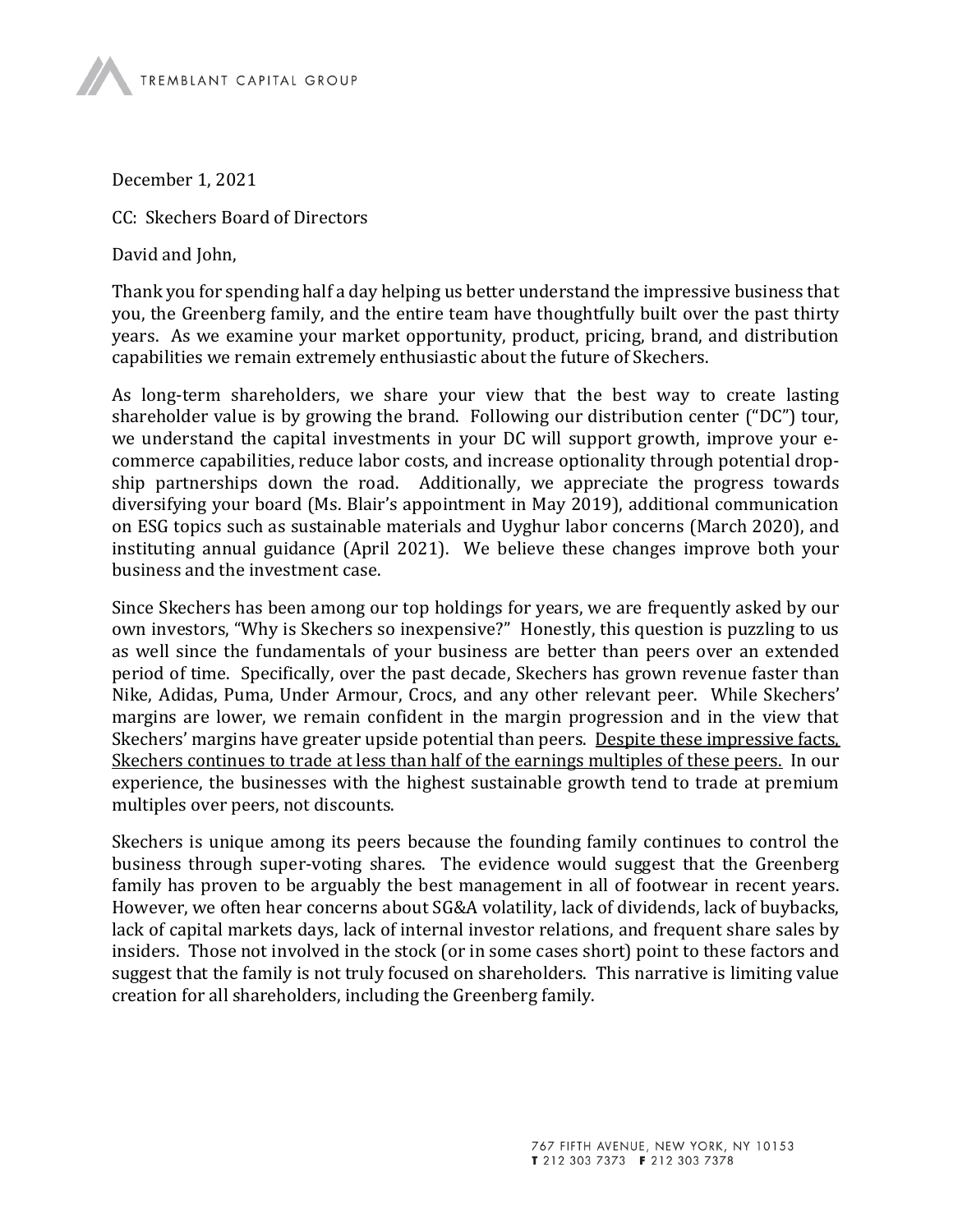We know management is highly aligned with shareholders as the Greenberg family owns  $\sim$ \$1.1B of stock. However, we believe our suggestions could create greater than \$4B of **incremental value** over the next  $\sim$ 10 years just for the Greenberg family alone, and we are happy to walk you through our assumptions. Most of these concerns can be addressed relatively easily. We believe once those concerns are addressed, shareholders will likely feel so aligned with management and the Greenberg family that unease around the founding family dynamics will dissipate, driving the multiple higher and creating tremendous value for all shareholders. Beyond the obvious shareholder value creation, we believe a higher share price would create additional value by attracting more top talent, motivating employees through RSU's, and allowing potentially accretive acquisitions down the road.

We suggest the following:

- Eliminate the Dual Share Class Structure (by removing super-voting shares)
	- o In our view, this is the single largest overhang on the stock. While we are not suggesting any changes to the day-to-day operations of the business, this change would reassure the market that Skechers will continue to be run in shareholders' best interests.
	- o We believe the family absolutely should continue to hold the same key management positions and significant Board representation.

## • Initiate an Aggressive Buyback

- $\circ$  We believe Skechers can conservatively buyback  $\sim$ 40% of the business over the next 10 years (unless there is material multiple expansion during that period) while still continuing to build a net cash balance sheet.
	- This results in a greater than 60% uplift to EPS in year 2030 (versus no buybacks)
- o This additional EPS growth and prudent capital allocation should close the multiple gap over time creating another  $\sim$ 100% upside (because peers trade at more than twice SKX's current forward multiple)
	- We do not expect this multiple gap to close quickly. Additionally, as long-term shareholders, we hope that the multiple remains low so the company can buyback more shares!
- o Lastly, this would highlight that your own shares are more attractive than any potential acquisition in the market right now which is something we strongly believe

## Initiate a Dividend

- o Even a small dividend reduces the need for insider share sales
- o Attracts a more diverse investor base
- o Reduces total shareholder return volatility